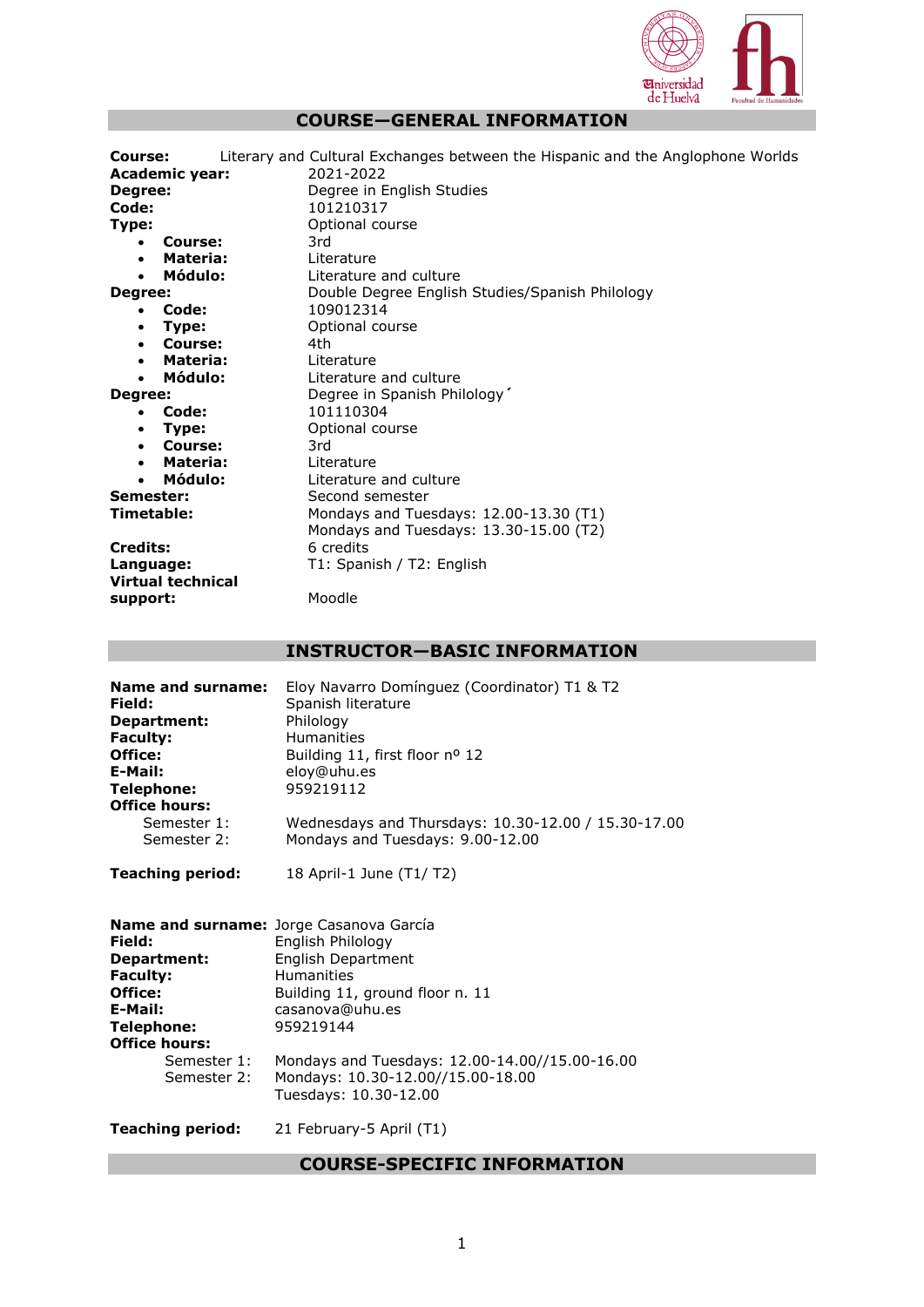

## **1. DESCRIPTION**

Study of the main literary features and aspects of the cultural exchanges between the Hispanic and Anglophone, with special attention to elements like social diversity and to their relationship with other artistic and cultural manifestations.

#### **2. COURSE REQUIREMENTS**

T1: Spanish

Correct use of Spanish both in oral and written form. Students should also have a basic background knowledge of World History.

T2: English Correct use of academic English, both orally and in written form.

### **3. CONTENTS**

**T1** (Spanish)

**T2** (English)

Section A:

A.1. SPANISH INFLUENCES IN BRITISH LITERATURE AND CULTURE

- 1. The Middle Ages and the Renaissance
- 2. The eighteenth century
- 3. The nineteenth century
- 4. The twentieth century

A.2. IMAGES OF SPAIN IN US CULTURE

- 5. The nineteenth century
- 6. The twentieth century

Section B:

- B.1. BRITISH CULTURE IN SPAIN
- 1. The Middle Ages and "Golden Age"
- 2. The eighteenth century
- 3. The nineteenth century
- 4. The twentieth century

B.2. IMAGES OF THE U.S. IN SPANISH CULTURE

- 5. The nineteenth century
- 6. The twentieth century

### **4. REFERENCES**

*4.1 GENERAL*

## **SECTION A**

**-** General compulsory works (selection in Moodle)

- Shorter compulsory texts for lectures and practical sessions (selection in Moodle)

### Recommended readings

Allen, John J. y Patricia S. Finch. *Don Quijote en el arte y pensamiento de Occidente.* Madrid: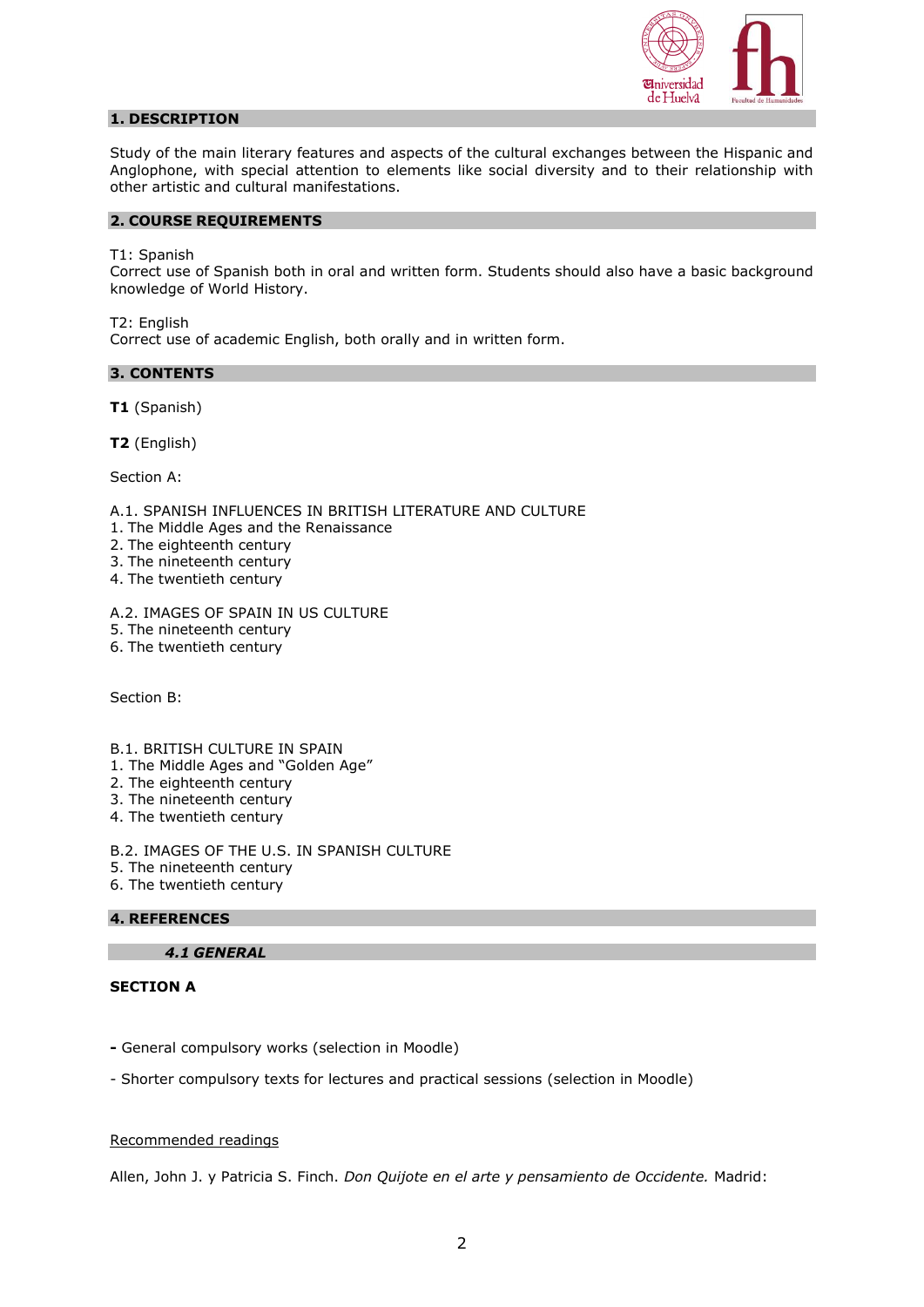

Cátedra, 2004.

- Bullón-Fernández, María (ed), *England and Iberia in the Middle Ages, 12th-15th Century: Cultural, Literary, and Political Exchanges.* New York, NY: Palgrave Macmillan, 2007.
- Ferber, Michael, ed. *A Companion to European Romanticism*. Oxford: Blackwell, 2005.

Furst, Lilian. *European Romanticism*. London: Methuen, 1980.

Robertson, Ian. *Los curiosos impertinentes: Viajeros ingleses por España desde la accesión de Carlos III hasta 1885*. Madrid: Consejo Superior de Investigaciones Científicas, 1988.

Skelton, Robin. *Poetry of the Thirties*. London: Penguin, 2000.

Travers, Martin. *European Literature From Romanticism to Postmodernism: A Reader in Aesthetic Practice*. London: Continuum, 2006.

## **SECTION B**

- **-** General compulsory works (selection in Moodle)
- Shorter compulsory texts for lectures and practical sessions (selection in Moodle)

#### Recommended readings

- González, José Manuel y Holger Klein. *Shakespeare and Spain*. Lewiston, N.Y. : Edwin Mellen Press, 2002.
- Luis Martínez, Zenón y Luis Gómez Canseco. *Entre Cervantes y Shakespeare :sendas del Renacimiento. Between Shakespeare and Cervantes: trails along the Renaissance*. Newark, Delaware: Juan de la Cuesta, 2006.
- Lloréns, Vicente: *Liberales y románticos: una emigración española en Inglaterra (1823-1834),* Valencia, Castalia, 1979.
- Tazón Salces Juan E. e Isabel Carrera Suárez (eds.) *Post Imperial encounters. Anglo-hispanic cultural relations.* Amsterdam; New York: Rodopi, 2005
- Ungerer, Gustav. *Anglo-Spanish Relations in Tudor Literature*. Bern: Francke, 1972.

#### *4.2 COMPULSORY READINGS*

#### **SECTION A (JORGE CASANOVA GARCÍA) T1 & T2**

- Charlotte Lennox, *The Female Quixote* (1752)
- Salman Rushdie, "Christopher Columbus and Queen Isabella Consummate their Relationship, Santa Fe, 1492" (*East, West*) (1994)
- Washington Irving, *Tales of the Alhambra* (1832)

Students will need to read a selection of shorter texts and excerpts to follow the sessions. These readings will be available in Moodle before the beginning of the course.

- a) Drama: Thomas Kyd, *The Spanish Tragedy* (1592), Aphra Behn, *The Rover, or the Banished Cavaliers* (1677), Lord Byron, *Don Juan* (1837)
- b) Travel writing: Richard Ford, *Gatherings from Spain* (1851) [http://www.gutenberg.org/files/41611/41611-h/41611-h.htm;](http://www.gutenberg.org/files/41611/41611-h/41611-h.htm) Henry Swinburne, *Travels Through Spain in the Years 1775 and 1776* (1787) [https://archive.org/details/,;](https://archive.org/details/,) Ernest Hemingway, *Fiesta, the Sun Also Rises* (1926), George Orwell, *Homage to Catalonia* (1948)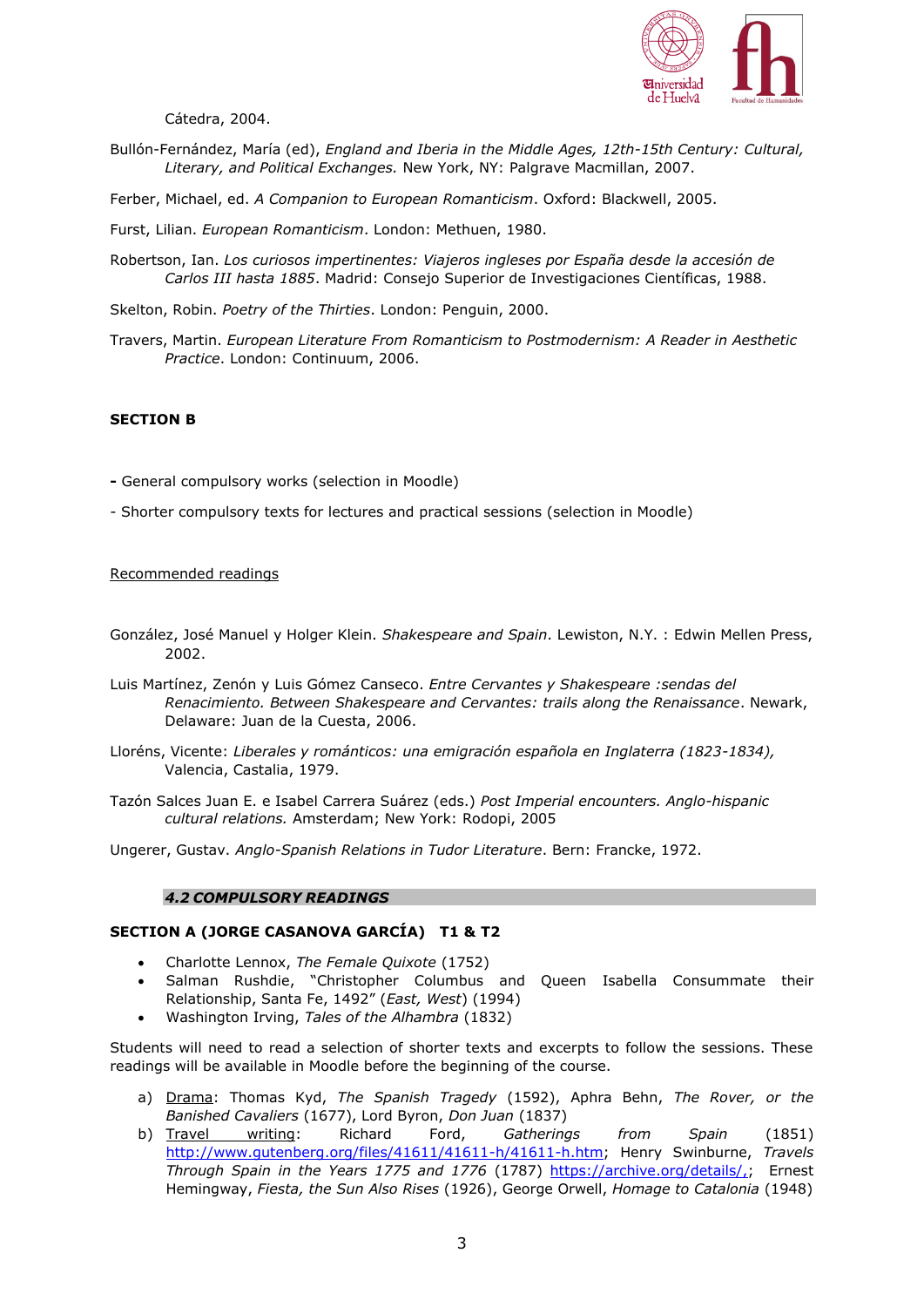

c) Poetic anthology: William Wordsworth (poems on the War of Independence), Richard Crashaw, "The Flaming Heart" and "A Song", William Sotheby, *Constance de Castile*, Percy B. Shelley, *An Ode, written October 1819, before the Spaniards had recovered their liberty* (1820); a selection of English poetry on the Spanish Civil War (Stephen Spender, "Ultima Ratio Regum", W.H. Auden, "Spain", Laurie Lee, "A Moment of War")

A selection or a list of translations of English texts will be provided for students enrolling in T1.

## **SECTION B (ELOY NAVARRO DOMíNGUEZ):**

General compulsory readings

**T1:** 

Fernández de Moratín, Leandro. *Apuntaciones sueltas de Inglaterra*. ed. de Ana Rodríguez Fischer, Madrid, Cátedra, 2005.

Baroja, Pío. *La ciudad de la niebla*. En Obras completas II. Madrid, Biblioteca Nueva, 1974.

Muñoz Molina, Antonio. *Ventanas de Manhattan*. Barcelona: Seix Barral, 2004.

## **T2:**

Cervantes, Miguel de. *The Spanish English Lady.*

Cadalso, José. *Lugubrious nights.* Albuquerque, University of New Mexico Press, 2008.

Antonio Muñoz Molina. *Like a Fading Shadow*. London, Tuskar Rock Press, 2017 (Amazon)

Selected texts (Moodle).

Shorter compulsory texts for lectures and practical sessions (selection in Moodle)

### **5 LEARNING OUTCOMES**

### *5.1 GENERAL SKILLS*

Ability to express in Spanish both in oral and written form Ability to express in the second language both in oral and written form Ability to put knowledge to practice Analysis and synthesis abilities Ability to transfer knowledge Basic computing skills Autonomous and team-work skills Appreciation of cultural and multicultural diversity Communication and argumentative skills Critical and self-critical skills

## *5.2 SPECIFIC SKILLS*

Knowledge of the historical and sociocultural context of the English speaking countries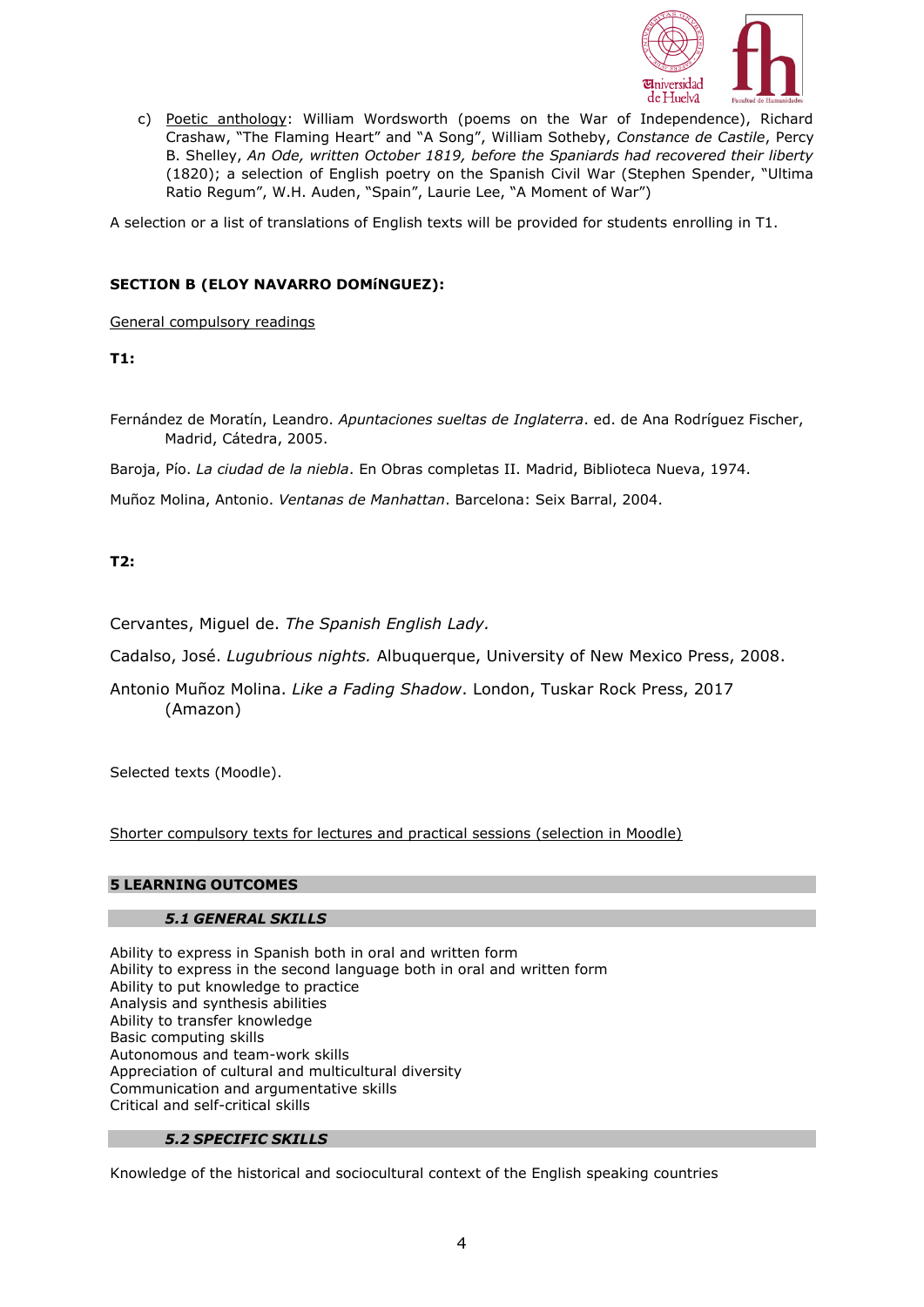

Knowledge of the methods and techniques for understanding, critical Reading and text analysis in English and Spanish

Background knowledge of the main trends, movements and genres of English and Spanish literature

Ability to analyse texts using the techniques applied to literary texts and discourses in English and Spanish

Ability to relate texts of different languages and cultures

Ability to relate literary texts and other artistic manifestations

Knowledge of the historical and sociocultural context of the Spanish-speaking countries Ability to read and interpret texts critically

Ability to analyse texts and discourses using the appropriate analysis techniques

- A. Applied to texts and literary discourses in Spanish
- B. Applied to texts and non-literary discourses in Spanish
- C. Applied to texts and literary and non-literary discourses in other languages

Ability to establish relationships between authors, works, periods and genres

### *5.3. OTHER LEARNING OUTCOMES*

Those who manage to pass the course should be able:

- To identify literary texts in Spanish and English which build up the cultural exchanges between the two cultures
- To identify the main characteristics of style, ideology, content and context of the two related literatures
- To make oral and written analyses of literary and non-literary, artistic and cultural texts which demonstrate the student's critical skills
- To establish connections between different authors and works and in relation to other artistic manifestations

### **6. METHODOLOGY**

In a 6-credits course, students should complete 150 working hours, distributed as follows:

- Lectures/seminars: 36 h.
- Tutorials: 9 h.
- Exams and/or other evaluation tests: 3h.
- Individual work: 102 h/ 105 h in courses without a final exam

## **A. SEMINARS**

The course will develop along two weekly sessions of 90 minutes each. Sessions will be devoted to the introduction of theory by means of the analysis of texts. Full texts and fragments from movies will also be used to set literature in context.

### **B. PRACTICAL SESSIONS**

After seminars, students should attend three practical sessions. They are meant to participate actively in the sessions and to hand in a written report afterwards. Practical sessions will consist in visits to historical sites in Huelva province which have been significant in the Hispanic-English exchange, analysis of artistic manifestations related to the contents of the course (engravings, paintings, films, etc.) and commentaries on related texts. Attendance and the submission of written reports are compulsory for all students. This will be an essential requirement to pass the course.

### **C. OTHER ACTIVITIES**

Other activities include group and individual tutorials to track the work of students along the course and more specifically their progress with the essay. All announcements and communications with students will be made through MOODLE.

### **7. EVALUATION**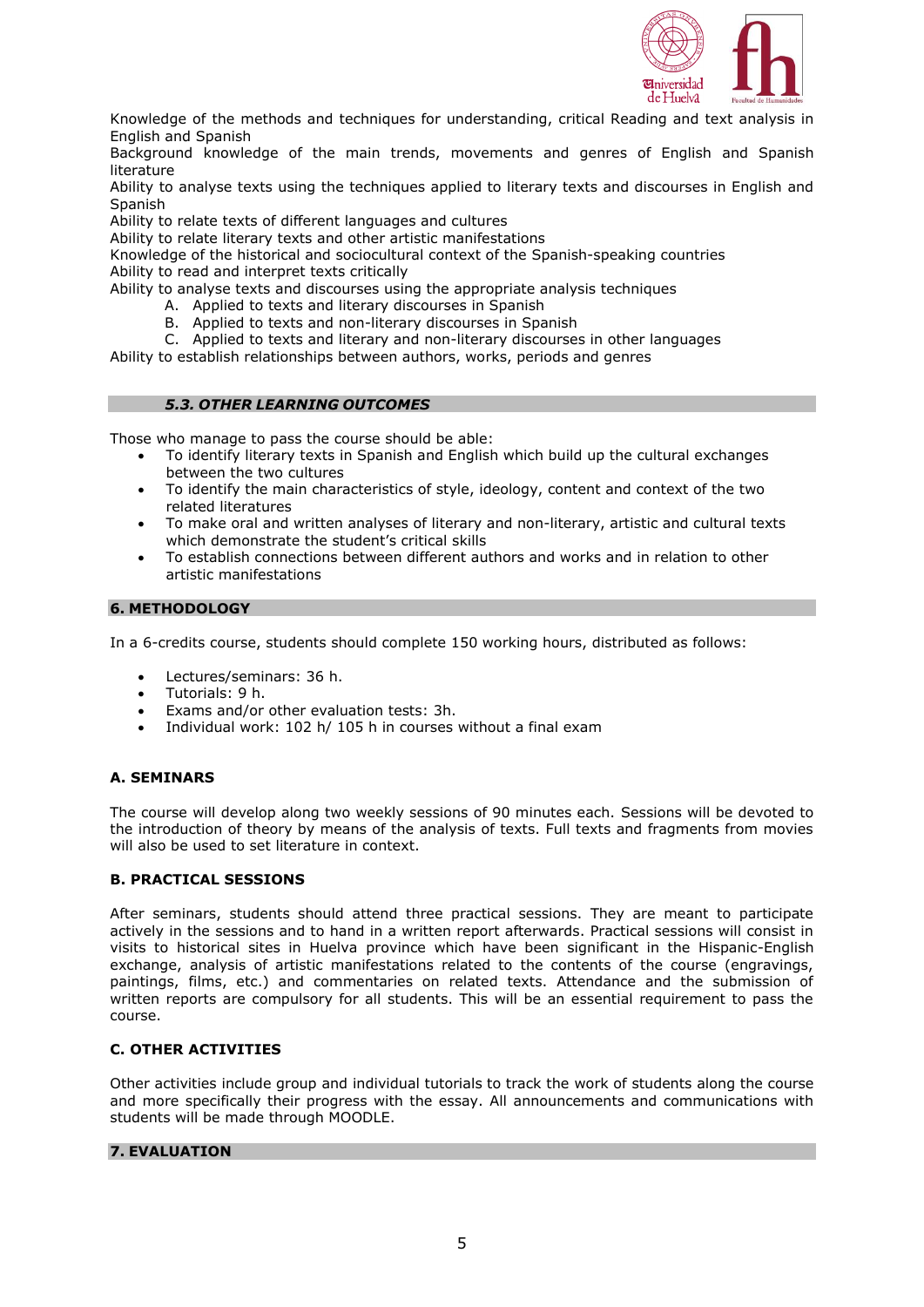

#### **ONGOING EVALUATION**

### **A. JUNE:**

#### **QUALIFICATION REQUIREMENTS:**

| 1) Final exam                                       | 70% |
|-----------------------------------------------------|-----|
| 2) Attendance, participation and practical sessions | 30% |

Students will sit for a written exam (70%) which will include two sets of questions corresponding to the two sections of the course (A & B). The final mark of the exam will be the result of the average of both sections. Attendance to the practical sessions and the submission of written reports will be graded with 30% of the final mark.

#### **EVALUATION CRITERIA:**

To pass the course, students should attend the practical sessions, hand in written reports after these sessions, and sit for a written exam where they should demonstrate that they have acquired a basic knowledge of the contents of the course.

### **B. SEPTEMBER:**

#### **QUALIFICATION REQUIREMENTS:**

1) Final exam and the state of the state of the state of the state of the state of the state of the state of the state of the state of the state of the state of the state of the state of the state of the state of the state 2) Attendance, participation and practical sessions 30%

The grade obtained by attending the practical sessions and by submitting the written reports will be valid till September, and will be added to the grade of the final exam. In case students have not submitted the written reports to evaluate their practical sessions, they will be required to do so on the exam date.

### **EVALUATION CRITERIA:**

The same criteria as in the first exam call in June.

### **C. DECEMBER:**

### **Qualification requirements:**

1. Final exam 100%

### **Evaluation criteria:**

To pass the course students should demonstrate that they have acquired a basic knowledge of the contents and skills of the course. The final exam will include theoretical questions (40%), as well as a section of text analysis (30%), questions related to the practical contents of the course (20%), and a reading test (10%).

# **FINAL EVALUATION MODE**

Those students wishing to choose the Final Evaluation Mode will have a non-renewable two-week period to communicate their choice to the instructor via email. In so doing, they renounce expressly to following the ongoing evaluation mode.

## **QUALIFICATION REQUIREMENTS:**

1. Final exam 100%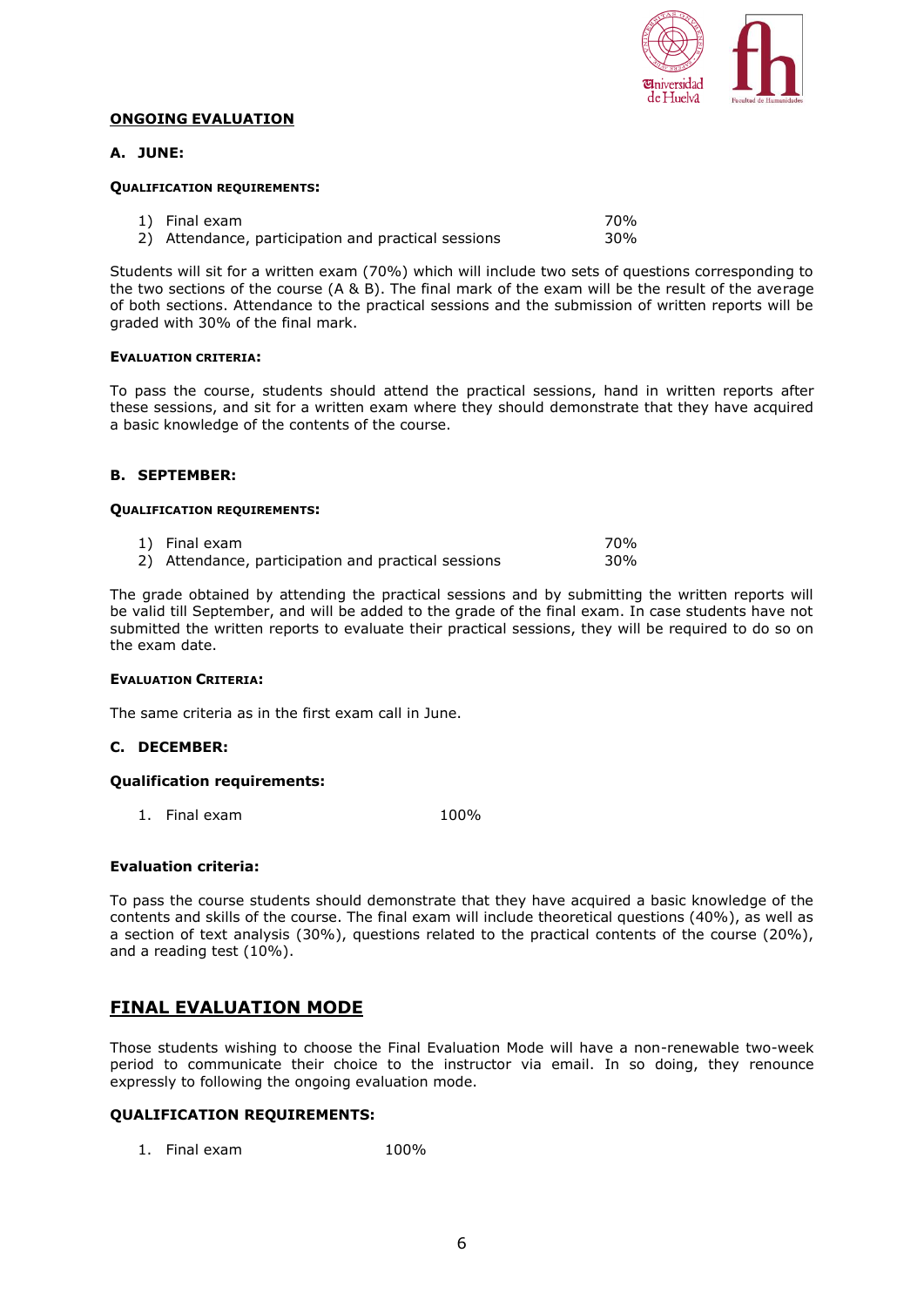

To pass the course students should demonstrate that they have acquired a basic knowledge of the contents and skills of the course. The final exam will include theoretical questions (40%), as well as a section of text analysis (30%), questions related to the practical contents of the course (20%), and a reading test  $(10\%)$ .